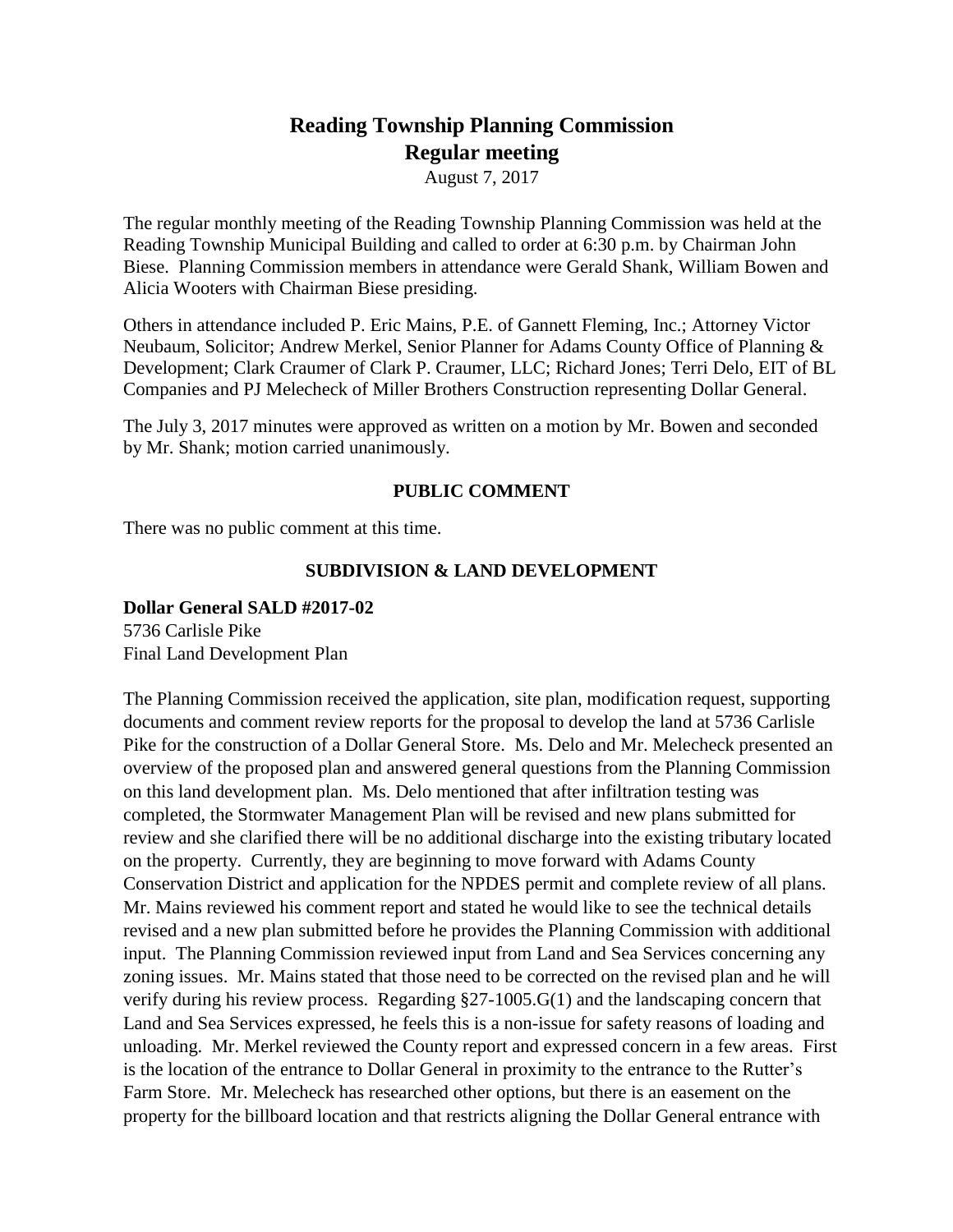the Rutter's Farm Store entrance. Mr. Mains stated he will research the language in the Township Ordinance and provide additional input to the Planning Commission for future discussion on the topic of the entrance alignment concern. After extensive discussion, Mr. Mains suggested the Planning Commission await the decision by the PA Department of Transportation with regards to the Highway Occupancy Permit, the Traffic Impact Study (if required) and the PA 94/234 Intersection Improvement Project. Mr. Merkel also expressed concern on the direction of traffic in the parking lots and whether two-way travel is permitted by right or whether a variance would be needed in accordance with the wording of §27-1204.D. Mr. Mains and Attorney Neubaum will review the wording and provide additional input to the Planning Commission for the next meeting. After a time of general discussion a few other key points include the following:

- 1. The old well and septic must be located and noted on the plan for future reference.
- 2. The Agricultural Protection Plan wording as listed in §27-404.G is to be listed on the revised plan prior to submission and review.
- 3. A general note plus a general diagram is to be listed on the plan and approved by Mr. Mains that requires for either sidewalks or walkways be constructed on the property in the future if other adjoining properties construct sidewalks or walkways that allow for pedestrian travel along Route 94.

The Planning Commission received a Modification Request Waiver application to waive the following Ordinance Sections: §22-203, §22-412, §22-503 and §22-504. Following much discussion, the Planning Commission has made the following recommendations after receiving input from Mr. Mains and Mr. Merkel:

- 1. §22-504 concerning the installation of sidewalks, is a non-issue due to the wording in the Township Ordinance and is requesting this item be removed from the Modification Request Waiver application and a note be added to the plan as listed above.
- 2. The wording in the last column to explain how literal enforcement of the Ordinance would frustrate the effect of the improvements must be clarified and better explained.
- 3. When these issues are resolved and a new Modification Request Waiver application is submitted to the Township Office the Planning Commission will recommend to the Board of Supervisors to consider this application as listed below.

A motion was made by Mr. Shank and a second by Mr. Bowen to recommend Modification Request Waiver to waive §22-303 and allow the land development plan to move directly to a final plan proceed to the Board of Supervisors for subsequent review and consideration for approval; motion carried unanimously.

A motion was made by Mr. Shank and a second by Ms. Wooters to recommend Conditional Approval of the Modification Request Waiver to waive §22-412 for a water resource impact study be conducted with the condition that a complete water usage analysis be presented with this Modification Request Waiver application indicating minimal water usage is required and the developer will abide by all requirements in the Well Ordinance, Chapter 26 of the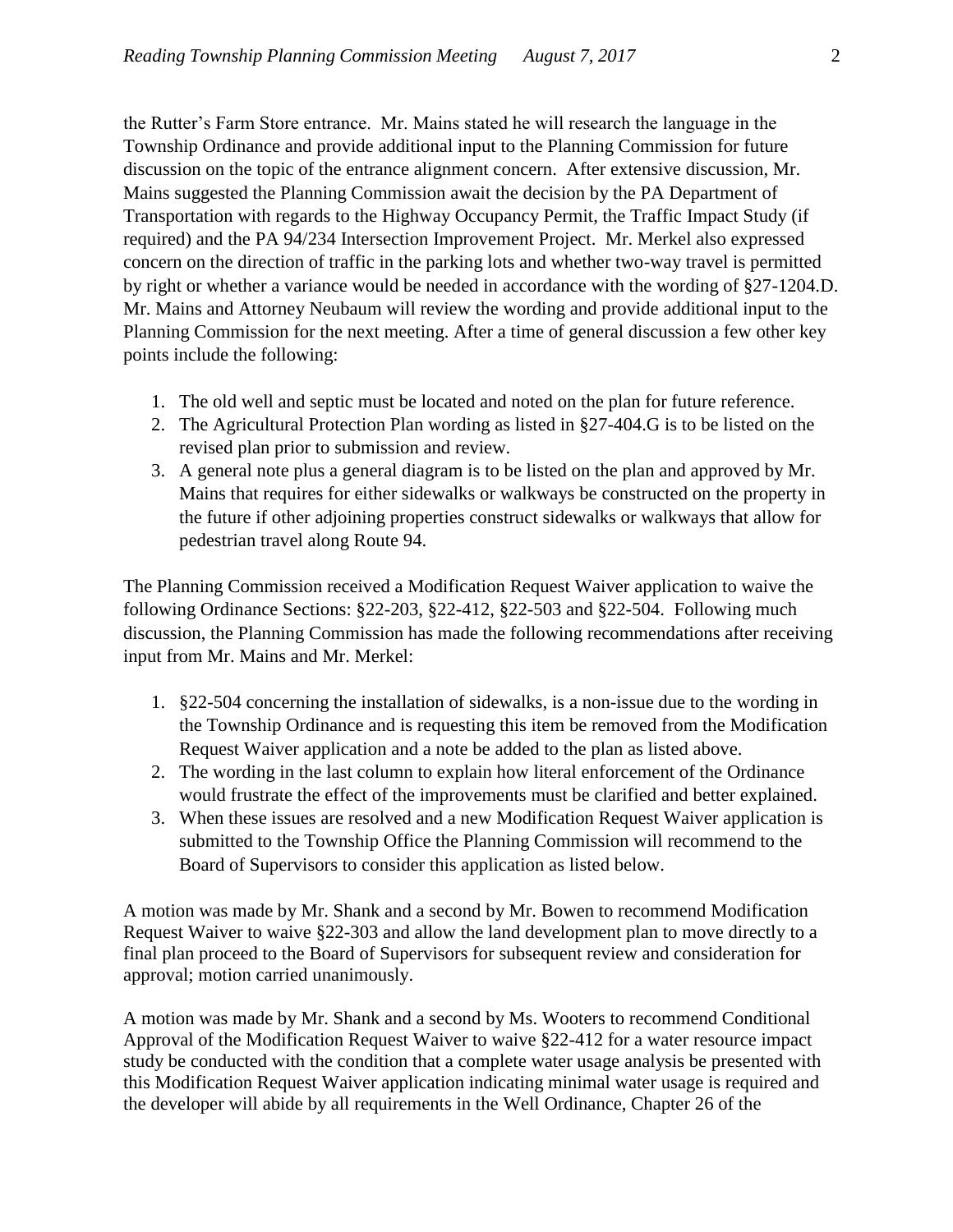Township Ordinance. With those conditions established, recommendation for the Modification Request Waiver is given to the Board of Supervisors for subsequent review and consideration for approval; motion carried unanimously.

A motion was made by Mr. Bowen and a second by Ms. Wooters to recommend Conditional Approval of the Modification Request Waiver to waive §22-503 for curbs and gutters with the condition that the PA Department of Transportation does not require curbs or gutters during its review of the plan. With this condition established, recommendation for the Modification Request Waiver is given to the Board of Supervisors for subsequent review and consideration for approval; motion carried unanimously.

On a motion by Mr. Bowen and a second by Mr. Shank, the Planning Commission has tabled this discussion until the technical issues can be resolved and a revised plan reviewed by Mr. Mains and Mr. Merkel along with information to resolve some of the concerns listed; motion carried unanimously.

## **Richard Jones III SALD #2017-03**

401 Harrisburg Street Final Land Development Plan

The Planning Commission received the application, site plan, modification request, supporting documents and comment review reports for the proposal to develop the land at 401 Harrisburg Street for the construction of a barn. Mr. Craumer presented an overview of the plan and answered general questions from the Planning Commission. Mr. Mains and Mr. Merkel provided input and felt that with the final plan revision dated August 3, 2017 there were no major concerns on having the plan move forward for review.

The Planning Commission received a Modification Request Waiver to waive §22-303 and allow plan to move directly to a final plan. Mr. Mains stated he has no objections to the request. A motion was made by Mr. Shank and a second by Ms. Wooters to recommend the Modification Request proceed to the Board of Supervisors for subsequent review and consideration for approval; motion carried unanimously.

After receiving additional input from Mr. Mains and Mr. Merkel the Planning Commission established the following conditions as part of the recommendation for conditional approval:

- 1. §22-306.A(27) & (28) The plan must be signed prior to approval by the Township. All plans must have original signatures, seals and notarization and include a separate signature block for the Board of Supervisors to sign on each page to facilitate recordation of the final plan with the Adams County Recorder of Deeds Office.
- 2. §22-304.B(2) & §22-306.B(24) The Erosion and Sediment Control Plan must be reviewed and approved by the Adams County Conservation District Office prior to approval by the Township.
- 3. §23-502 An Operation and Maintenance Agreement shall be provided for all permanent (Post Construction) stormwater management systems. The Township should ensure that it has the executed Operation and Maintenance Agreement after being recorded at the Adams County Recorder of Deeds Office.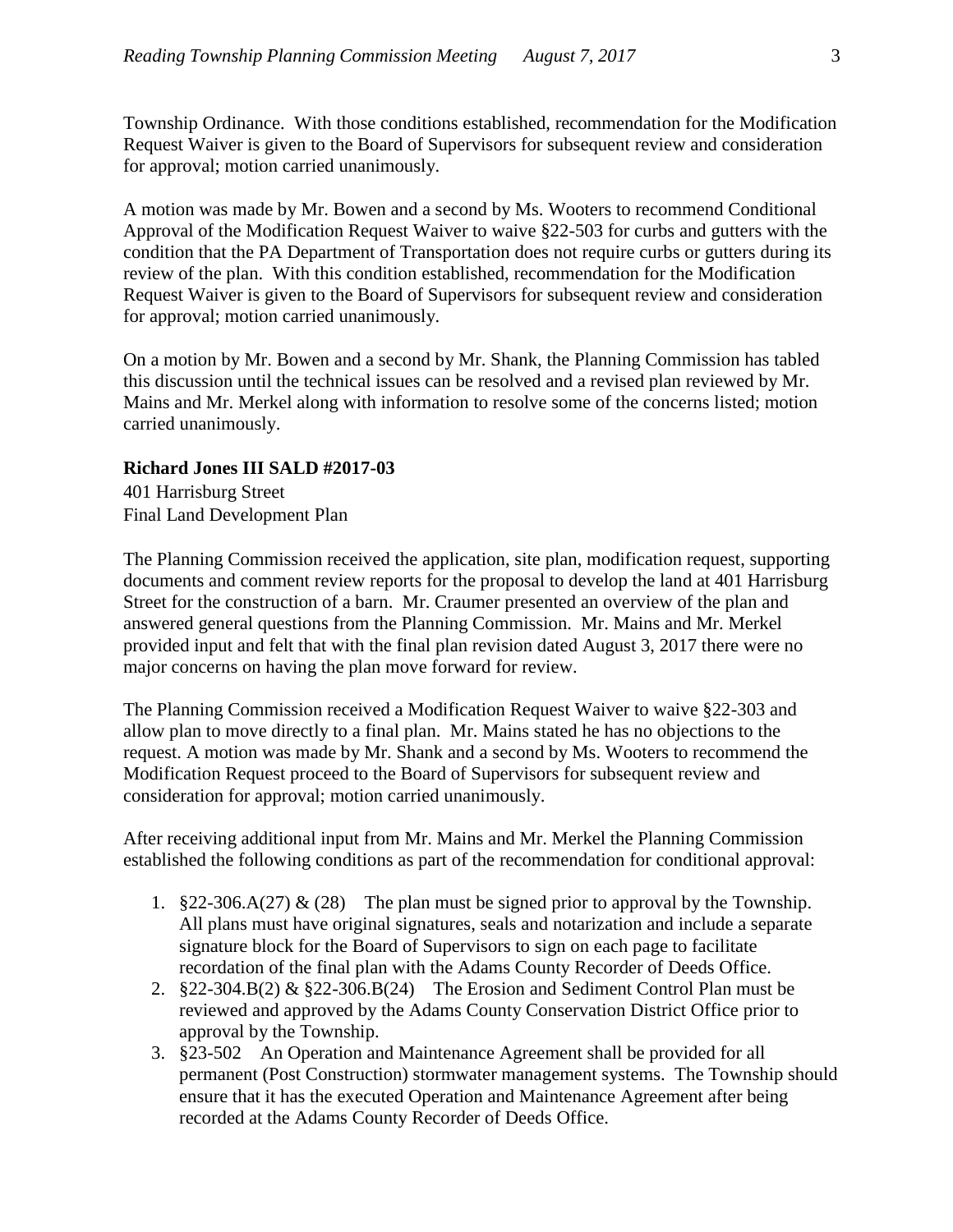- 4. §22-306.A(28) The applicant must provide documentation from Washington Township that they have waived its review capacity for this project.
- 5. §22-203 The Board of Supervisors must accept the Modification Request Waiver to waive §22-303 and allow plan to move directly to a final plan and Board of Supervisors must sign the document prior to final plan approval.

On a motion by Mr. Bowen and a second by Mr. Shank, the Planning Commission has recommended conditional approval of Land Development Plan #2017-03 for Richard Jones III with the condition all the above-mentioned points are resolved, and has recommended the final plan proceed to the Board of Supervisors for subsequent review and consideration for approval; motion carried unanimously.

#### **ZONING HEARING**

There was no agenda item this month

#### **MISCELLANEOUS**

#### **Recreation Plan/Fee-In-Lieu-Of Document**

Mr. Merkel mentioned that Robert Thaeler from the Adams County Office of Planning and Development was given the authorization to develop some guidelines for the Planning Commission to consider at a future meeting. Mr. Thaeler has been on vacation and there is no status update as of tonight's meeting. When additional information is received, the discussion will ensue.

#### **Land Conservation District – Ordinance Update Proposal**

The Planning Commission renewed the discussion on the Ordinance Update for the Land Conservation District. Chairman Biese expressed concern on regulating noise and the impact this type of change may have on the residents living near this type of event. Mr. Merkel stated this is one of the major issues other Townships have regarding this type of venue and the use of renovated barns for weddings and social events. Attorney Neubaum stated that he has continued his research and found that many factors go into regulating noise and the impact on surrounding areas including doors of the facility being open or closed, number of guests and the allowance of alcohol, hours of operation, intensity and type of music, indoor or outdoor events and other considerations. He has suggested the Planning Commission continues to keep the discussion moving forward in addition to his research. On a motion by Mr. Shank and a second by Mr. Bowen, the Planning Commission has decided to table this discussion until more information is provided; motion carried unanimously.

#### **Economic Develop Plan - Township Church**

The Planning Commission discussed the meeting conducted with Adams County Office of Planning and Development and future planning for Economic Development with regards to the church located on Township property. After much discussion, it was agreed this would not be a viable option, but rather a more beneficial option is simply have the church removed and allow